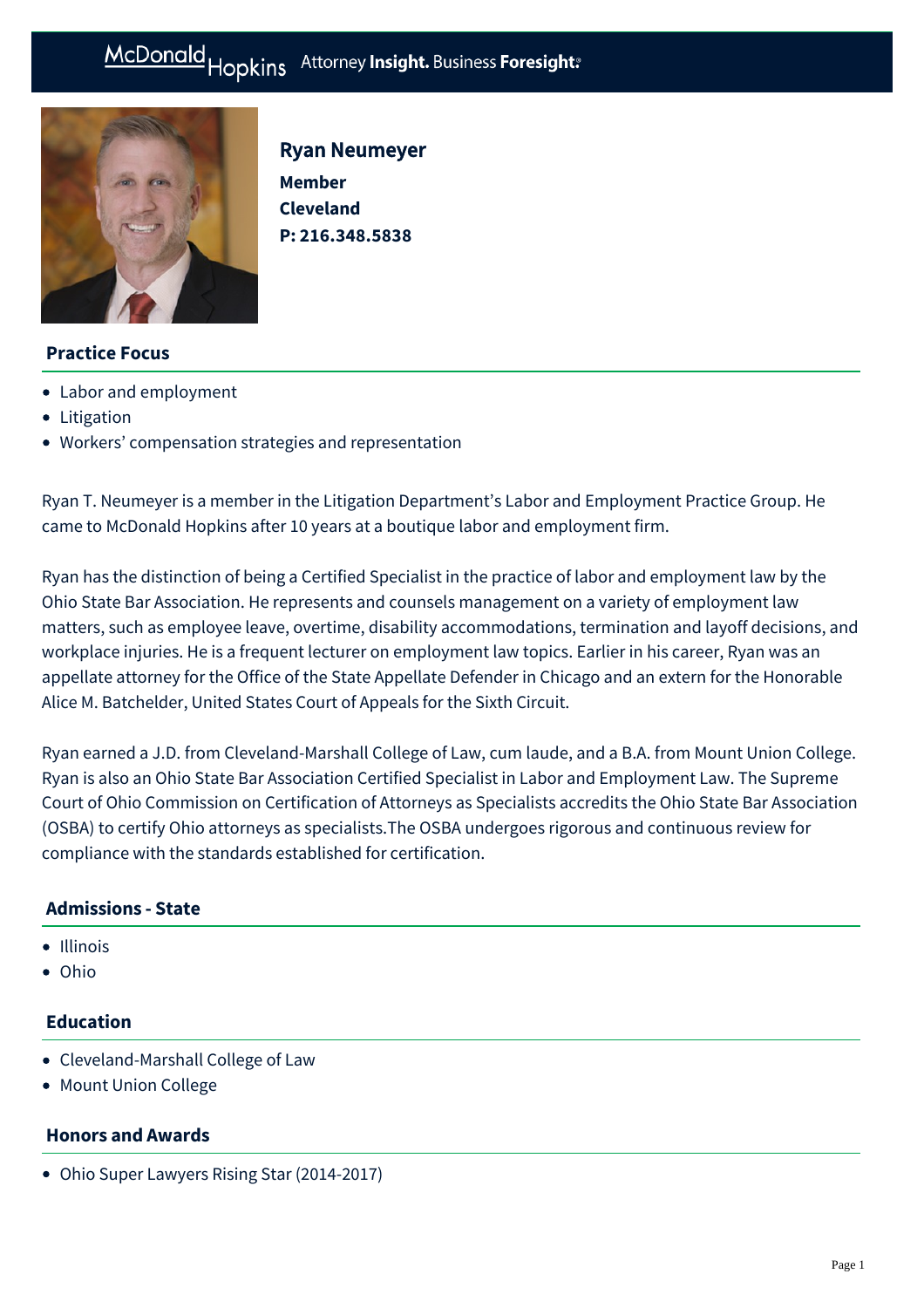# **Professional Membership**

- Ohio State Bar Association, Labor and Employment Law Section (Member)
- Cleveland Bar Association, Labor and Employment Law Section (Member)

### **Public Service and Volunteerism**

Board of Directors, Community Service Alliance.

#### **Alerts**

- [Supreme Court gives go ahead to healthcare workers vaccine mandate](https://mcdonaldhopkins.com/Insights/January-2022/Supreme-Court-healthcare-workers-vaccine-mandate)
- [OSHA ETS vax or test mandate revived: What now?](https://mcdonaldhopkins.com/Insights/December-2021/OSHA-ETS-mandate-revived)
- [CARES Act: An early analysis of the historic Coronavirus Aid, Relief and Economic Security Act](https://mcdonaldhopkins.com/Insights/March-2020/CARES-ACT-overview)
- [CARES Act: Understanding the temporary Pandemic Unemployment Assistance program](https://mcdonaldhopkins.com/Insights/March-2020/CARES-Act-Understanding-the-temporary-Pandemic-Une)
- [Hundreds of Ohio EDGE Certifications called into question after investigation by Ohio Inspector General](https://mcdonaldhopkins.com/Insights/February-2019/Hundreds-of-Ohio-EDGE-Certifications-called-into-q)
- [Guidance regarding the new I-9 form released](https://mcdonaldhopkins.com/Insights/March-2017/Guidance-regarding-the-new-I-9-form-released)

# **Blog Posts**

- [Employment Law Q&A: What is AI and why does it matter for employers?](https://mcdonaldhopkins.com/Insights/June-2022/Employment-Law-QA-artificial-intelligence)
- [Employment Law Q&A: Are my organization's non-compete agreements with our healthcare providers](https://mcdonaldhopkins.com/Insights/March-2022/Healthcare-noncompete-agreements-enforceability) enforceable?
- [CMS reinstates vaccine mandate rule for healthcare workers in 25 states](https://mcdonaldhopkins.com/Insights/January-2022/CMS-reinstates-vaccine-mandate-in-25-states)
- [Employment Law Q&A: New CDC guidance for vaccinated employees](https://mcdonaldhopkins.com/Insights/August-2021/Employment-Law-QA-New-CDC-Guidance-for-Vaccinated)
- [OSHA issues emergency temporary standard applicable to healthcare providers](https://mcdonaldhopkins.com/Insights/June-2021/OSHA-issues-emergency-temporary-standard-applicabl)
- [In a tight labor market, workplace discipline could really mean more workplace instruction](https://mcdonaldhopkins.com/Insights/May-2021/In-a-tight-labor-market-workplace-discipline-could)
- [Recent Ohio case law highlights that physician non-competes must be narrowly drafted](https://mcdonaldhopkins.com/Insights/February-2021/Recent-Ohio-case-law-highlights-that-physician-non)
- [Finally some good news for Ohio employers: Ohio Employment Law Uniformity Act](https://mcdonaldhopkins.com/Insights/January-2021/Finally-some-good-news-for-Ohio-employers-Ohio-Emp)
- [How employers should handle vaccination issues in relation to COVID-19 vaccination](https://mcdonaldhopkins.com/Insights/December-2020/How-employers-should-handle-vaccination-issues-in-)
- [New CDC guidance states that masks also protect the wearer](https://mcdonaldhopkins.com/Insights/November-2020/New-CDC-guidance-states-that-masks-also-protect-th)
- [Ohio businesses face threat of restraining orders, injunctions and citations for violating the stay at home](https://mcdonaldhopkins.com/Insights/April-2020/Ohio-businesses-face-threat-of-restraining-orders) order
- [5 key points in developing a telework policy](https://mcdonaldhopkins.com/Insights/March-2020/5-key-points-in-developing-a-telework-policy)
- [Employment Law Q&A: Responding to a positive COVID-19 test](https://mcdonaldhopkins.com/Insights/March-2020/Employment-Law-QA-Responding-to-a-positive-COVID19)
- [Ohio is extending unemployment to those affected by Coronavirus \(COVID-19\)](https://mcdonaldhopkins.com/Insights/March-2020/Ohio-is-extending-unemployment-to-those-affected-b)
- [Employment Law Q&A: Coronavirus wage and hour questions](https://mcdonaldhopkins.com/Insights/March-2020/Employment-Law-Q-A-Coronavirus-wage-and-hour-quest)
- [Mitigating the risk of workplace violence](https://mcdonaldhopkins.com/Insights/March-2020/Mitigating-the-risk-of-workplace-violence)
- [Coronavirus: What is an employer to do?](https://mcdonaldhopkins.com/Insights/January-2020/Coronavirus-What-is-an-employer-to-do)
- [Addressing workplace violence during the holiday season](https://mcdonaldhopkins.com/Insights/December-2019/Addressing-workplace-violence-during-the-holiday-s)
- [Employment Law Q&A: Can an employer require prayer in the workplace?](https://mcdonaldhopkins.com/Insights/October-2019/Employment-Law-QA-Can-an-employer-require-prayer)
- [Employment Law Q&A: Using intermittent FMLA leave for child care](https://mcdonaldhopkins.com/Insights/October-2019/Employment-Law-QA-Using-intermittent-FMLA-leave-fo)
- [Employment Law Q&A: How do I ensure my job posting is not discriminatory?](https://mcdonaldhopkins.com/Insights/September-2019/Employment-Law-QA-How-do-I-ensure-my-job-posting)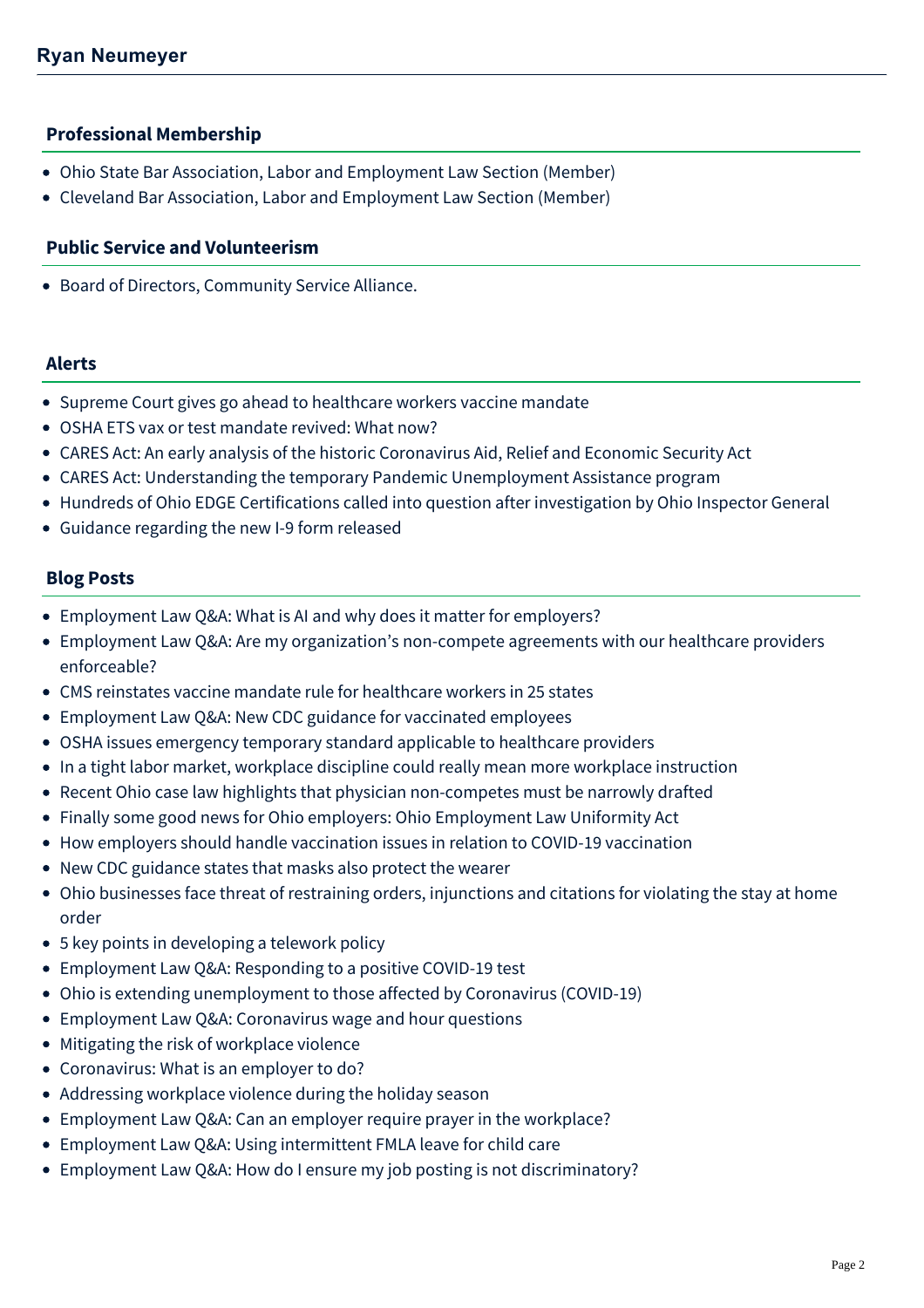# **Ryan Neumeyer**

- [Confronting violence in the workplace: OSHA's general duty clause](https://mcdonaldhopkins.com/Insights/April-2019/Confronting-violence-in-the-workplace-OSHAs-genera)
- [10 things employers should know or do related to the threat of workplace violence](https://mcdonaldhopkins.com/Insights/March-2019/10-things-employers-should-know-or-do-related-to-t)
- [An overview of Ohio's EDGE program following an investigative report by the inspector general](https://mcdonaldhopkins.com/Insights/February-2019/An-overview-of-the-Ohio-EDGE-Program)
- [Employment Law Q&A: Can an employer pay non-exempt employees less for travel time?](https://mcdonaldhopkins.com/Insights/January-2019/Employment-Law-QA-Can-an-employer-pay-non-exempt-e)
- [Helpful holiday tips for employers](https://mcdonaldhopkins.com/Insights/December-2018/Helpful-holiday-tips-for-employers)
- [Workplace violence: 10 things employers need to know or do](https://mcdonaldhopkins.com/Insights/November-2018/Workplace-Violence-10-Things-Employers-Need-to-Kno)
- [#MeToo applies to more than just sexual harassment](https://mcdonaldhopkins.com/Insights/July-2018/MeToo-applies-to-more-than-just-sexual-harrassment)
- [Employment Law Q&A: Should I require my employees to sign arbitration agreements?](https://mcdonaldhopkins.com/Insights/June-2018/Should-I-require-my-employees-to-sign-arbitration)
- [Employment Law Q&A: Jury duty obligations for employers](https://mcdonaldhopkins.com/Insights/May-2018/Employment-Law-QA-Jury-duty-obligations-for-emplo)
- [Employment Law Q&A: May I monitor an employee's emails and internet usage?](https://mcdonaldhopkins.com/Insights/April-2018/Employment-Law-QA-May-I-monitor-an-employees-email)
- [3 ways to build a better residential construction contract](https://mcdonaldhopkins.com/Insights/March-2018/3-ways-to-build-a-better-residential-construction)
- [OSHA's new injury and illness reporting requirements](https://mcdonaldhopkins.com/Insights/February-2018/OSHAs-new-injury-and-illness-reporting-requirement)
- [4 tips for handling employee call-offs](https://mcdonaldhopkins.com/Insights/January-2018/4-tips-for-handling-employee-call-offs)
- [6 action items for the holidays](https://mcdonaldhopkins.com/Insights/December-2017/6-action-items-for-the-holidays)
- [6 factors to consider to ensure that your subcontractors are NOT employees](https://mcdonaldhopkins.com/Insights/November-2017/6-factors-to-consider-to-ensure-that-your-subcontr)
- [5 steps for making an employment decision based on a background check](https://mcdonaldhopkins.com/Insights/November-2017/5-steps-for-making-an-employment-decision-based-on)
- [Employment Law Q&A: Can you request a candidate's salary history?](https://mcdonaldhopkins.com/Insights/November-2017/Employment-Law-QA-Can-you-request-a-candidates-sal)
- [Employment Law Q&A: 5 ways to address intermittent leave under the FMLA](https://mcdonaldhopkins.com/Insights/October-2017/Employment-Law-QA-5-ways-to-address-intermittent-l)
- [10 wage and hour questions every employer needs to answer](https://mcdonaldhopkins.com/Insights/July-2017/10-wage-questions-every-employer-needs-to-answer)
- [Employment Law Q&A: 5 steps for dealing with reasonable accommodation requests under the ADA](https://mcdonaldhopkins.com/Insights/July-2017/Employment-Law-QA-5-Steps-for-Dealing-with-Reasona)
- [Seventh Circuit rules that sexual orientation is a protected class under Title VII](https://mcdonaldhopkins.com/Insights/June-2017/Seventh-Circuit-rules-that-sexual-orientation-is-a)
- [Employment Law Q&A: Salary deductions for exempt employees](https://mcdonaldhopkins.com/Insights/May-2017/Employment-Law-Q-and-A-Salary-deductions-for-exemp)
- [Department of Labor delays crystalline silica standard in construction](https://mcdonaldhopkins.com/Insights/April-2017/Department-of-Labor-delays-crystalline-silica-stan)
- [Employment Law Q&A: FMLA employer coverage](https://mcdonaldhopkins.com/Insights/March-2017/Employment-Law-Q-and-A-FMLA-employer-coverage)
- [Employment Law Q&A: New firearm law affects Ohio employers](https://mcdonaldhopkins.com/Insights/February-2017/Employment-Law-QA-New-firearm-law-affects-Ohio-emp)

#### **News**

- ["Ohio employers quietly grapple with workplace marijuana policies"](https://mcdonaldhopkins.com/Insights/April-2021/Ohio-employers-quietly-grapple-with-workplace-mari)
- [Ryan Neumeyer quoted in Crains Cleveland Business story about impact of potential raise in minimum](https://mcdonaldhopkins.com/Insights/March-2021/Ryan-Neumeyer-quoted-in-Crains-Cleveland-Business) wage
- ['Confronting Violence' video gives churches tips and discusses guns](https://mcdonaldhopkins.com/Insights/February-2020/Confronting-Violence-video-gives-churches-tips-%E2%80%93-a)
- ["Human Resources in 2019: What To Look Out For"](https://mcdonaldhopkins.com/Insights/December-2018/Human-Resources-in-2019-What-To-Look-Out-For)
- ["Marijuana in the Workplace: What Are Your Options?"](https://mcdonaldhopkins.com/Insights/December-2018/Marijuana-in-the-Workplace-What-Are-Your-Options)
- [6 ways to protect your company's holiday party from harassment and legal concerns](https://mcdonaldhopkins.com/Insights/December-2017/6-ways-to-protect-your-companys-holiday-party-from)
- [Labor and employment attorney Ryan Neumeyer joins the Cleveland office of McDonald Hopkins](https://mcdonaldhopkins.com/Insights/February-2017/Labor-and-employment-attorney-Ryan-Neumeyer-joins)

#### **Events**

- [Key Trends in Employment Law | Wednesday, July 20, 2022](https://mcdonaldhopkins.com/Events/2022/Key-Trends-in-Employment-Law)
- [COVID-19 Continues: How employers must continue to face the seemingly never ended issues raised by](https://mcdonaldhopkins.com/Events/2021/COVID-19-Continues-How-employers-must-continue-to) COVID-19 | Tuesday, October 19, 2021
- [Public Law in Practice Employer Vaccination Plans and Protocols | Wednesday, May 19, 2021](https://mcdonaldhopkins.com/Events/2021/Public-Law-in-Practice-Employer-Vaccination-Plans)